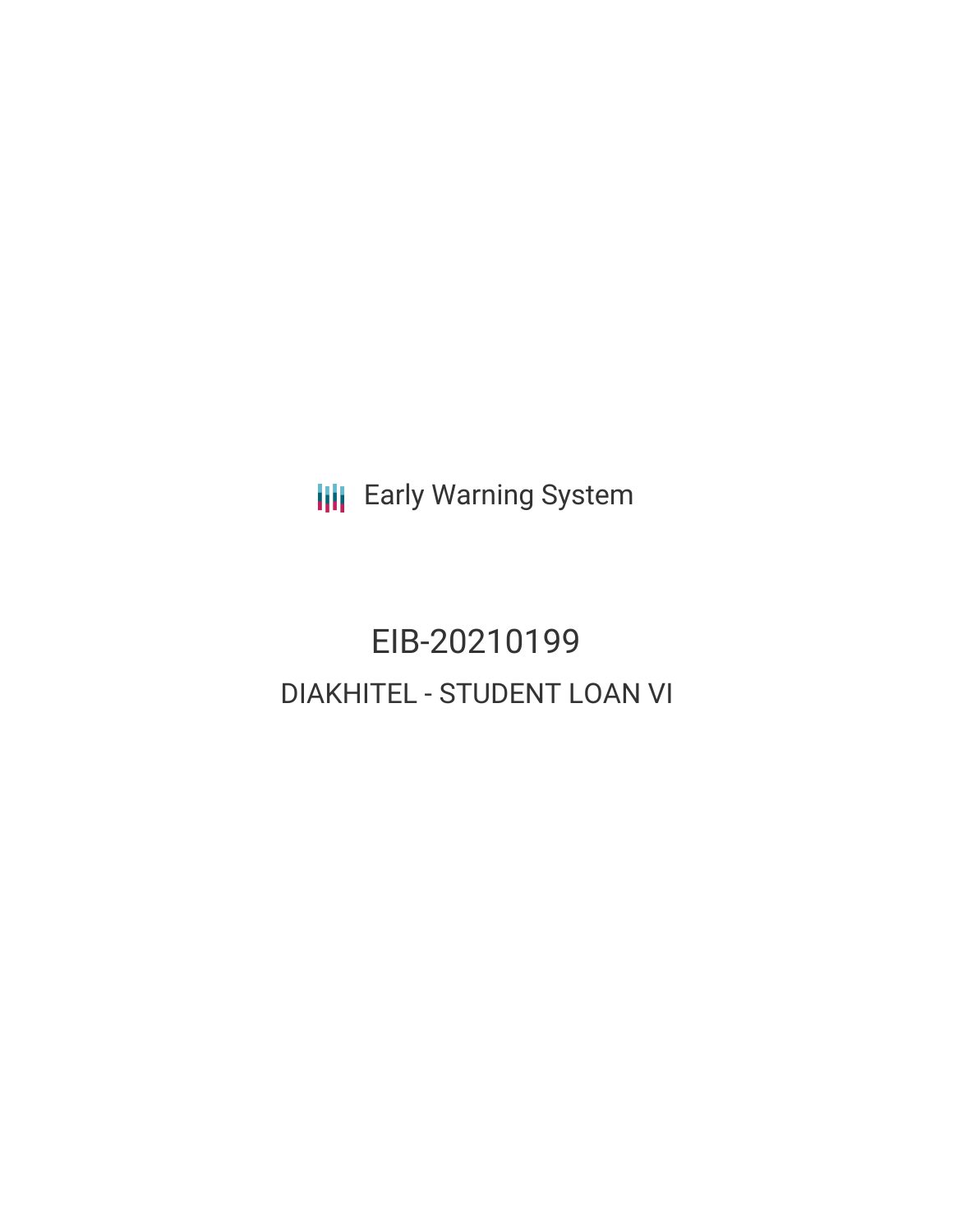| <b>Countries</b>               | Hungary                        |
|--------------------------------|--------------------------------|
| <b>Financial Institutions</b>  | European Investment Bank (EIB) |
| <b>Status</b>                  | Approved                       |
| <b>Bank Risk Rating</b>        | U                              |
| <b>Voting Date</b>             | 2021-11-26                     |
| <b>Borrower</b>                | DIAKHITEL KOZPONT ZRT          |
| <b>Sectors</b>                 | Education and Health, Finance  |
| <b>Investment Type(s)</b>      | Loan                           |
| <b>Investment Amount (USD)</b> | \$158.16 million               |
| <b>Project Cost (USD)</b>      | \$334.24 million               |

EIB-20210199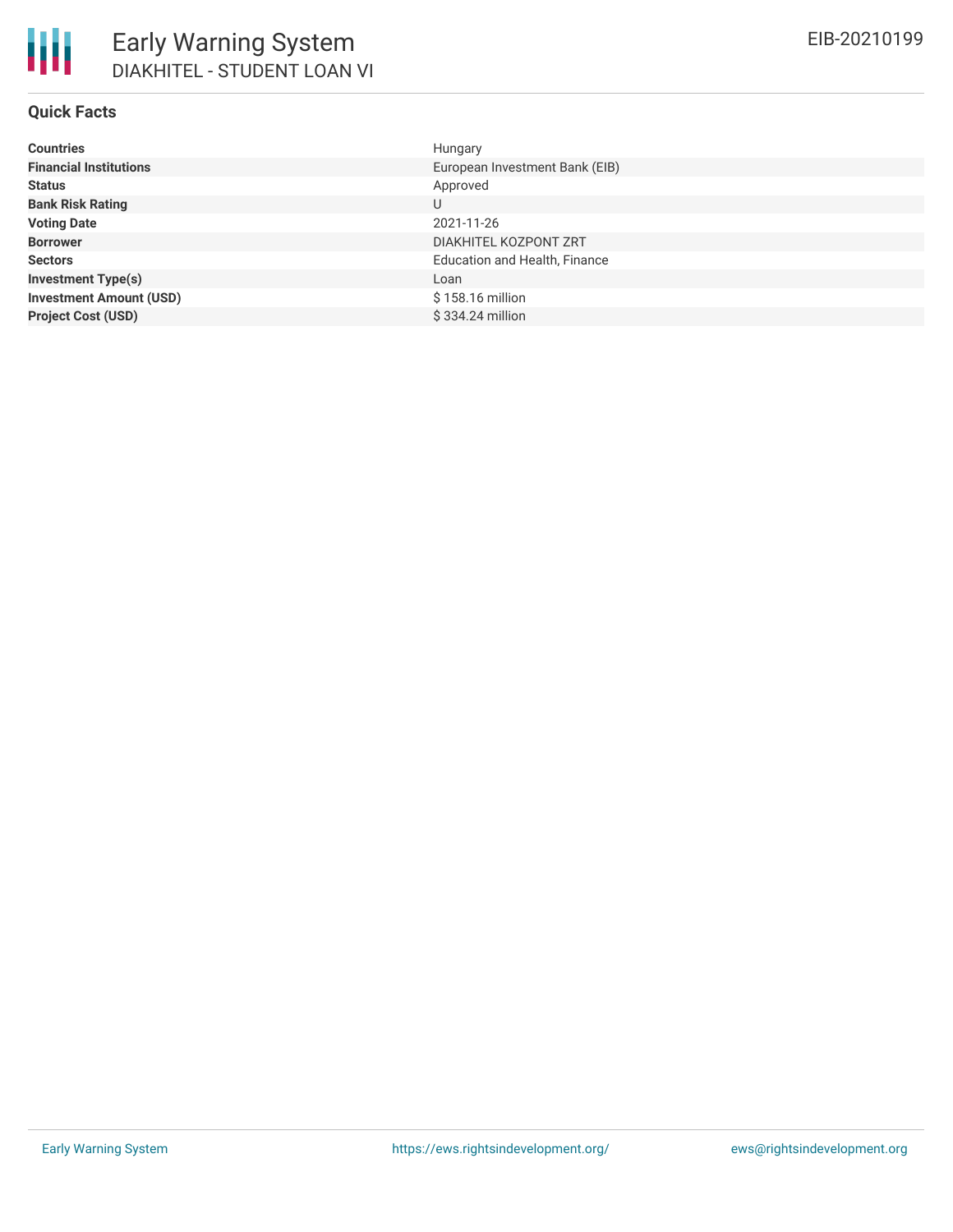

# **Project Description**

According to the bank website, the project consists of financing student loans for students in higher education institutions, post-secondary vocational education, training programmes and adult learning programmes in Hungary.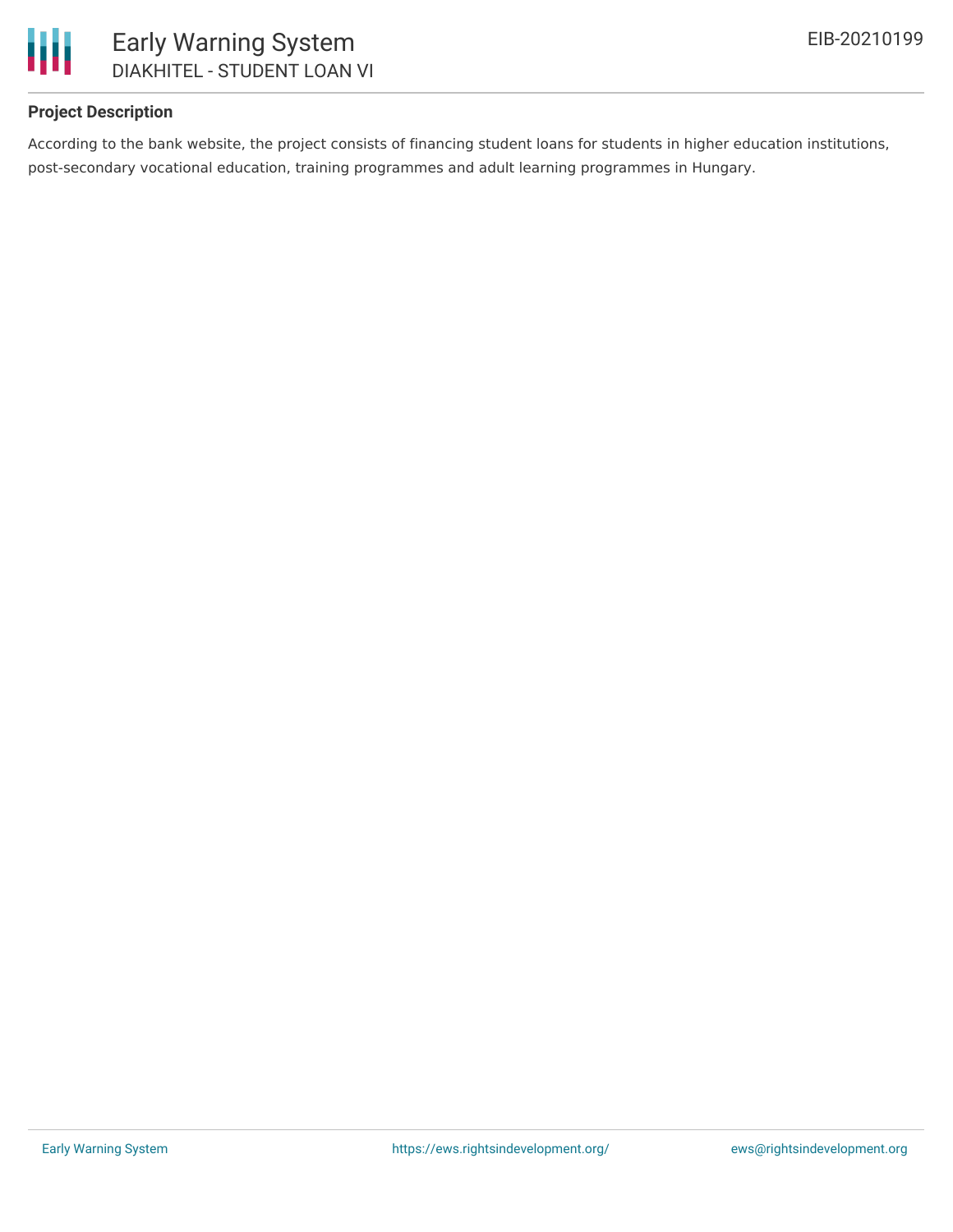

## **Investment Description**

European Investment Bank (EIB)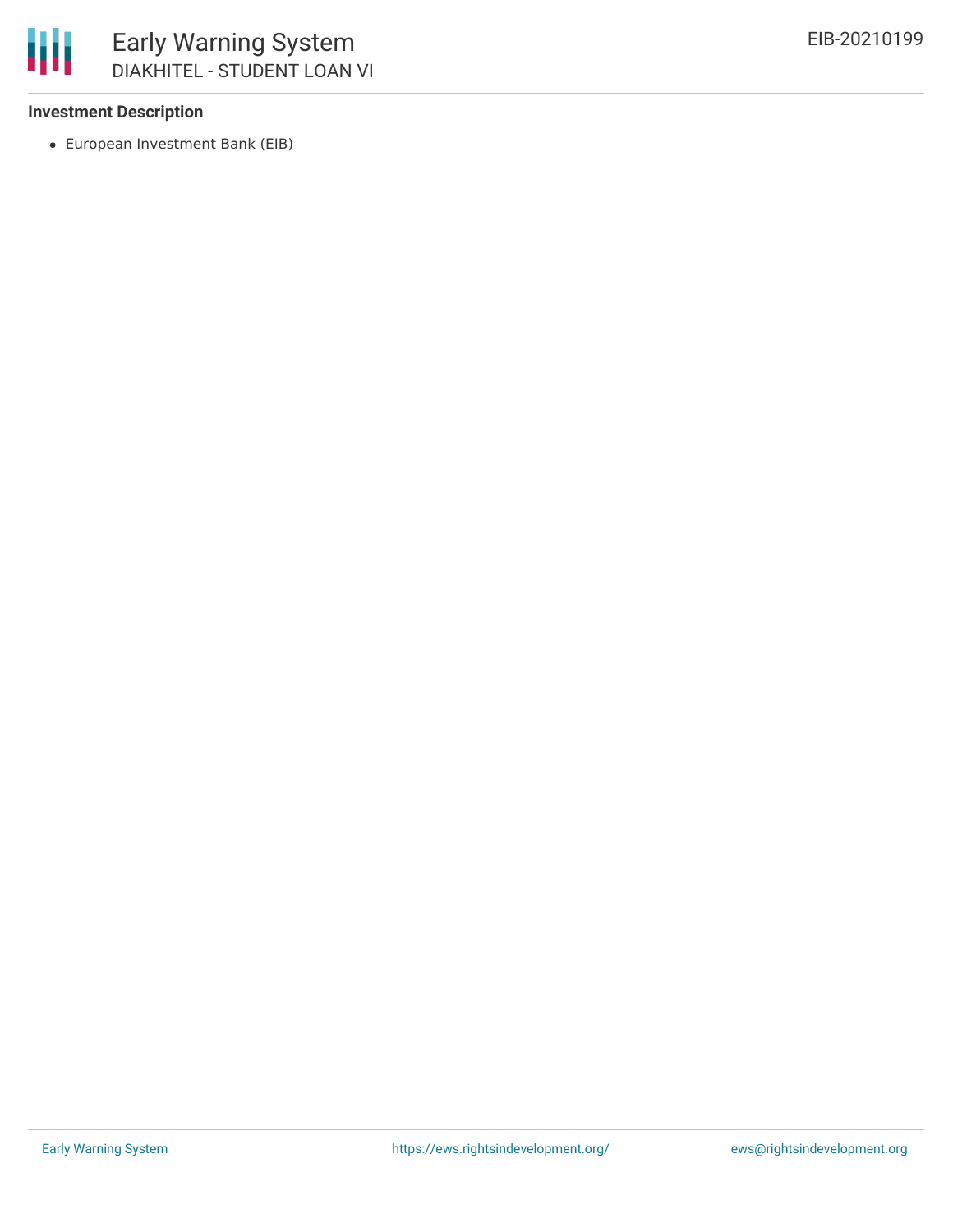# **Contact Information**

## ACCESS TO INFORMATION

You can submit an information request for project information at: https://www.eib.org/en/infocentre/registers/requestform/request-form-default.htm

## ACCOUNTABILITY MECHANISM OF EIB

The EIB Complaints Mechanism is designed to facilitate and handle complaints against the EIB by individuals, organizations or corporations affected by EIB activities. When exercising the right to lodge a complaint against the EIB, any member of the public has access to a two-tier procedure, one internal - the Complaints Mechanism Office - and one external - the European Ombudsman. A complaint can be lodged via a written communication addressed to the Secretary General of the EIB, via email to the dedicated email address: complaints@eib.org, by completing the online complaint form available at the following address: http://www.eib.org/complaints/form via fax or delivered directly to the EIB Complaints Mechanism Division, any EIB local representation office or any EIB staff. For further details, check:

http://www.eib.org/attachments/strategies/complaints\_mechanism\_policy\_en.pdf

When dissatisfied with a complaint to the EIB Complaints Mechanism, citizens can then turn towards the European Ombudsman. A memorandum of Understanding has been signed between the EIB and the European Ombudsman establishes that citizens (even outside of the EU if the Ombudsman finds their complaint justified) can turn towards the Ombudsman on issues related to 'maladministration' by the EIB. Note that before going to the Ombudsman, an attempt must be made to resolve the case by contacting the EIB. In addition, the complaint must be made within two years of the date when the facts on which your complaint is based became known to you. You can write to the Ombudsman in any of the languages of the European Union. Additional details, including filing requirements and complaint forms, are available at: http://www.ombudsman.europa.eu/atyourservice/interactiveguide.faces